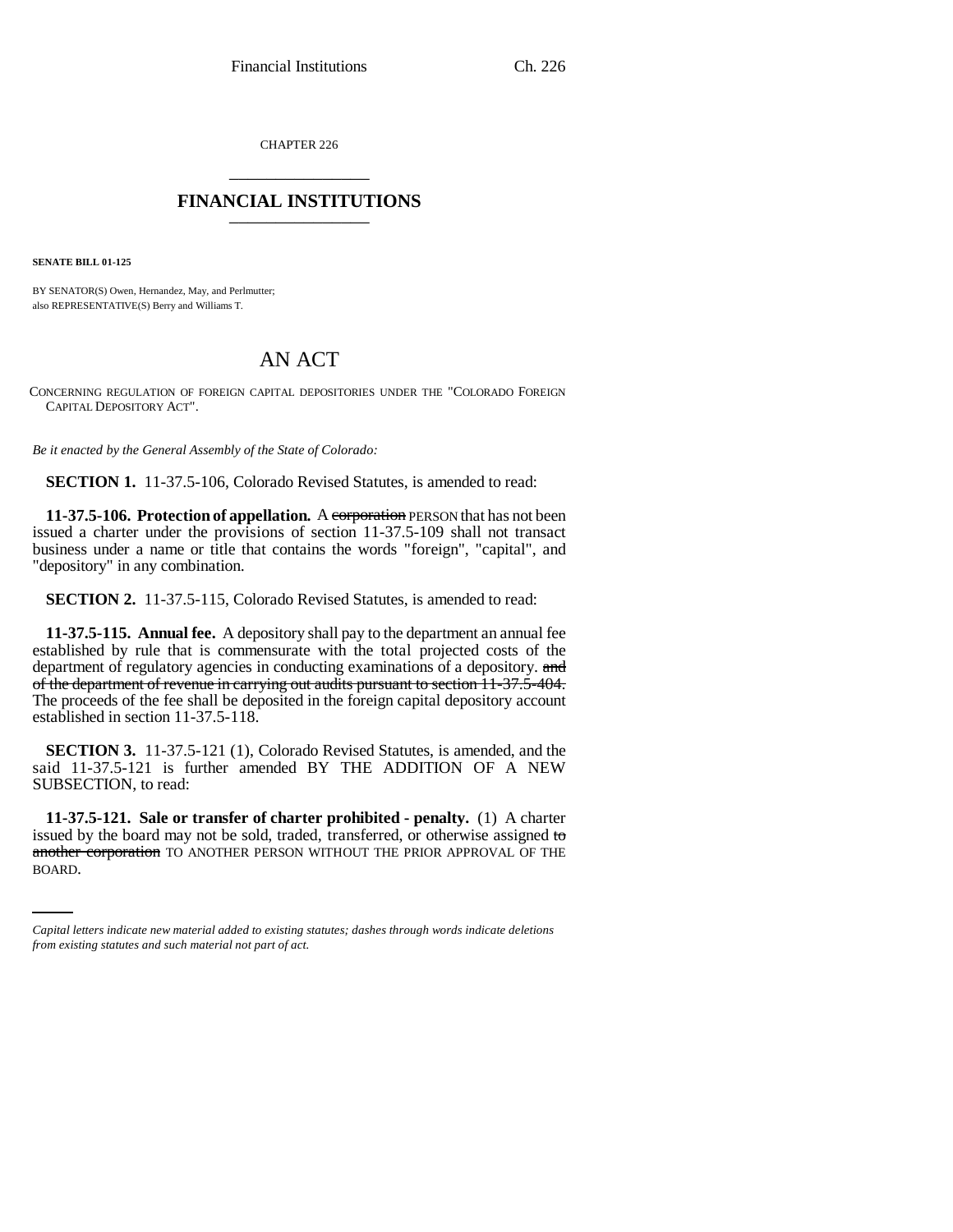(3) NOTHING IN THIS SECTION SHALL BE CONSTRUED TO PROHIBIT THE SALE OR TRANSFER OF CORPORATE SHARES OF A FOREIGN CAPITAL DEPOSITORY; EXCEPT THAT THE SALE OF CONTROL OF AN EXISTING FOREIGN CAPITAL DEPOSITORY SHALL BE SUBJECT TO THE CHANGE-OF-CONTROL PROVISIONS OF THE "COLORADO BANKING CODE OF 1957".

**SECTION 4.** 11-37.5-403 (1), Colorado Revised Statutes, is amended to read:

**11-37.5-403. State revenue - assessment - collection - distribution.** (1) A foreign capital depository shall pay to the department of revenue on June 15 and December 15 of each year a fee that is equal to three-quarters ONE-QUARTER of one percent of the total value of assets on deposit or in a safe deposit box, resulting in a total annual rate of assessment of one and one-half OF ONE percent. Such fees shall be paid to the state treasurer who shall credit the same to the general fund of the state.

**SECTION 5.** 11-37.5-404, Colorado Revised Statutes, is amended BY THE ADDITION OF A NEW SUBSECTION to read:

**11-37.5-404. Revenue audits - charges.** (4) MONEYS PAID TO THE DEPARTMENT OF REVENUE PURSUANT TO THIS SECTION SHALL BE PAID TO THE STATE TREASURER WHO SHALL CREDIT THE SAME TO THE FOREIGN CAPITAL DEPOSITORY ACCOUNT CREATED BY SECTION 11-37.5-118. THE GENERAL ASSEMBLY SHALL ANNUALLY APPROPRIATE SUCH MONEYS TO THE DEPARTMENT OF REVENUE SOLELY FOR THE PURPOSE OF MEETING ITS AUDIT OBLIGATIONS UNDER THIS SECTION.

**SECTION 6.** 11-37.5-406, Colorado Revised Statutes, is amended to read:

**11-37.5-406. Right of appeal.** The department of revenue shall provide a means for appeal by a foreign capital depository that receives a notice of deficiency concerning a fee, penalty, or interest charged pursuant to section 11-37.5-405. The department's determinations shall be made in accordance with the "State Administrative Procedure Act", article 4 of title 24, C.R.S. PROVISIONS OF ARTICLE 21 OF TITLE 39, C.R.S.

**SECTION 7.** 39-21-102, Colorado Revised Statutes, is amended BY THE ADDITION OF A NEW SUBSECTION to read:

**39-21-102. Scope.** (3) THE PROVISIONS OF THIS ARTICLE APPLY TO THE FEES IMPOSED BY SECTION 11-37.5-403, C.R.S., AND ASSESSED BY SECTION 11-37.5-405, C.R.S., BUT ONLY TO THE EXTENT THAT THE PROVISIONS OF THIS ARTICLE ARE NOT INCONSISTENT WITH THE PROVISIONS OF PART 4 OF ARTICLE 37.5 OF TITLE 11,C.R.S. WITH THE EXCEPTION OF SECTION 39-21-115, ANY REFERENCE IN THIS ARTICLE TO "TAX" OR "TAXES" SHALL INCLUDE ANY TAX OR FEE IMPOSED UNDER SECTIONS 11-37.5-403 AND 11-37.5-405.

**SECTION 8.** 39-21-103 (1), Colorado Revised Statutes, is amended to read:

**39-21-103. Hearings.** (1) As soon as practicable after any tax return or the return showing the value of oil and gas is filed pursuant to articles 22 to 29 of this title, article 60 of title 34, or article 3 of title 42, C.R.S., OR THE RETURN SHOWING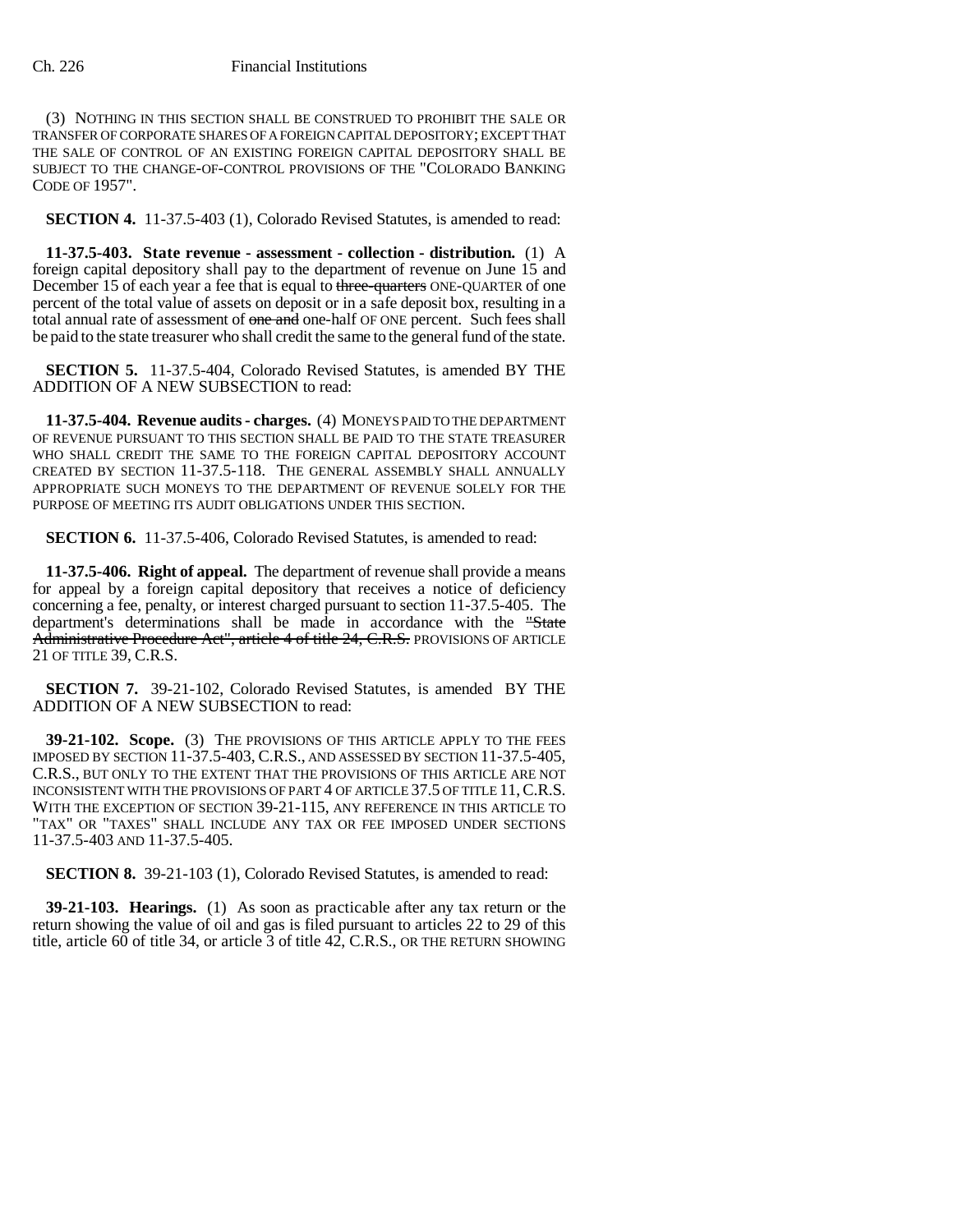Financial Institutions Ch. 226

THE TAX OR FEE IMPOSED PURSUANT TO SECTIONS 11-37.5-403 AND 11-37.5-405, C.R.S., IS FILED, the executive director of the department of revenue shall examine it and shall determine the correct amount of tax. If the tax found due is greater than the amount theretofore assessed or paid, a notice of deficiency shall be mailed to the taxpayer by first-class mail as set forth in section 39-21-105.5.

## **SECTION 9.** 39-21-106 (1), Colorado Revised Statutes, is amended to read:

**39-21-106. Compromise.** (1) The executive director of the department of revenue or his OR HER delegate may compromise any civil or criminal case arising under any tax or the charge on oil and gas production imposed by articles 22 to 29 of this title or article 60 of title 34 or article 3 of title 42, OR PART 4 OF ARTICLE 37.5 OF TITLE 11, C.R.S., prior to reference to the department of law for prosecution or defense; and the attorney general or his OR HER delegate shall, upon the written direction of the executive director, compromise any such case after reference to the department of law for prosecution or defense.

**SECTION 10.** 39-21-107 (1), Colorado Revised Statutes, is amended to read:

**39-21-107. Limitations.** (1) Except as provided in this section and unless such time is extended by waiver, the amount of any tax or of any charge on oil and gas production imposed pursuant to articles 23 and 24 to 29 of this title or article 3 of title 42, OR PART 4 OF ARTICLE 37.5 OF TITLE 11, C.R.S., and the penalty and interest applicable thereto shall be assessed within three years after the return was filed, whether or not such return was filed on or after the date prescribed, and no assessment shall be made or credit taken and no notice of lien shall be filed, nor distraint warrant issued, nor suit for collection instituted, nor any other action to collect the same commenced after the expiration of such period; except that a written proposed adjustment of the tax liability by the department issued prior to the expiration of such period shall extend the limitation of this subsection (1) for one year after a final determination or assessment is made. No lien shall continue after the three-year period provided for in this subsection (1), except for taxes assessed before the expiration of such period, notice of lien with respect to which has been filed prior to the expiration of such period, and except for taxes on which written notice of any proposed adjustment of the tax liability has been sent to the taxpayer during such three-year period, in which case the lien shall continue for one year only after the expiration of such period or after the issuance of a final determination or assessment based on the proposed adjustment issued prior to the expiration of the three-year period. This subsection (1) shall not apply to income tax or to any tax imposed under article 23.5 of this title.

**SECTION 11.** 39-21-108 (1) (a) and (3) (a) (I), Colorado Revised Statutes, are amended to read:

**39-21-108. Refunds.** (1) (a) In the case of income tax imposed by article 22 of this title, the taxpayer must file any claim for refund or credit for any year not later than one year after the expiration of the time provided for filing a claim for refund of federal income tax, including any extensions of the period by agreement between the taxpayer and the federal taxing authorities; but nothing in this subsection (1) shall be construed to shorten the period for filing claims provided by section 39-22-601 (6) (f). In the case of the charge on oil and gas production imposed by article 60 of title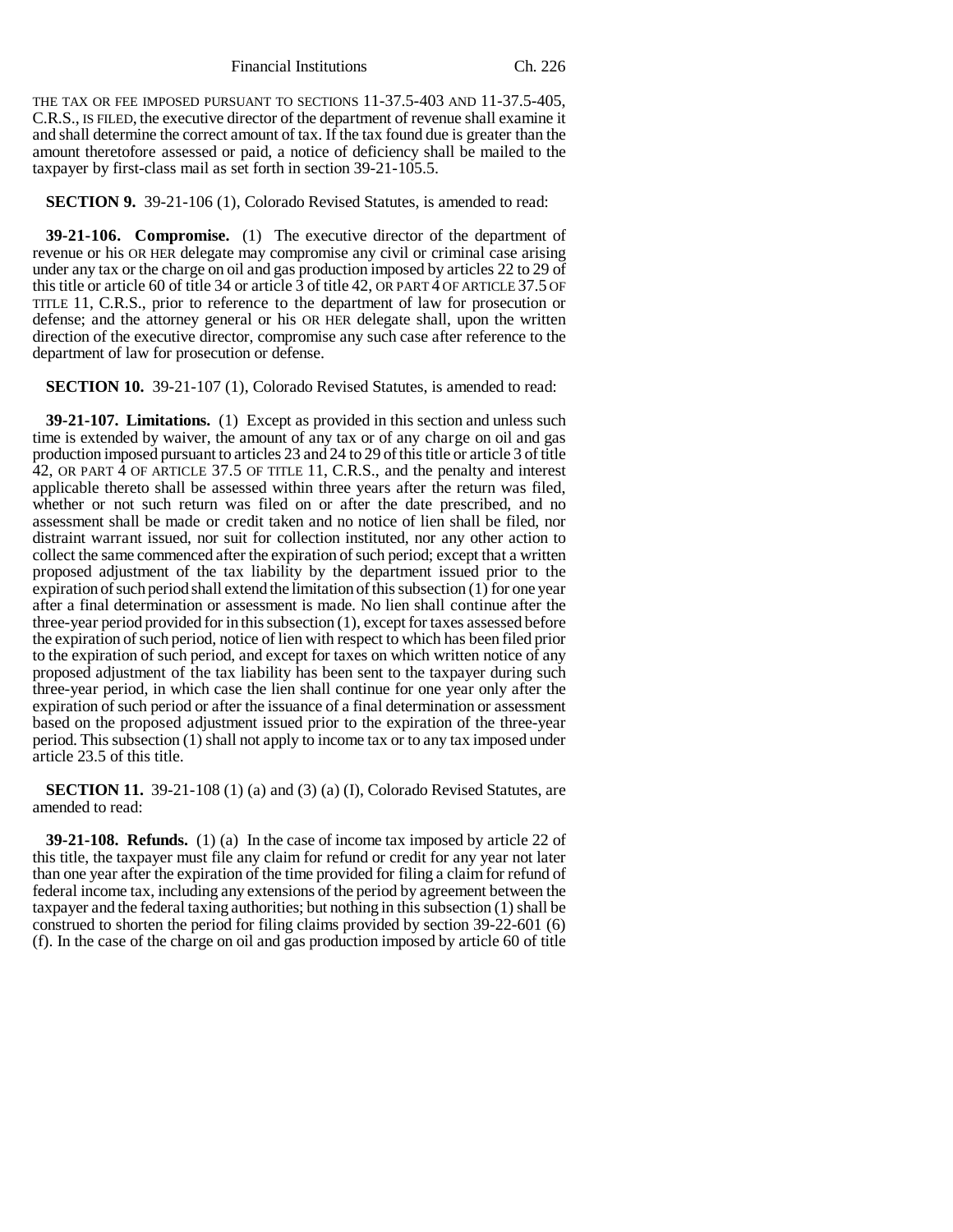34, C.R.S., and the passenger-mile tax imposed by article 3 of title 42, C.R.S., or the severance tax imposed by article 29 of this title, OR ANY TAX OR FEE IMPOSED BY PART 4 OF ARTICLE 37.5 OF TITLE 11, C.R.S., the taxpayer must file any claim for refund or credit for any period not later than three years after the date of payment. Claims for refund of other taxes covered by this article shall be made within the time limits expressly provided for the specific taxes involved. No suit for refund may be commenced before the expiration of six months after the date of filing the claim for refund required under this section unless the executive director of the department of revenue renders a decision thereon within that time, nor after the expiration of two years after the date of mailing, by first-class mail as set forth in section 39-21-105.5, by the executive director to the taxpayer of a notice of disallowance of the part of the claim to which the suit relates. The said two-year period shall be extended for the period as may be agreed upon in writing between the taxpayer and the executive director. This subsection (1) shall not apply to sales and use taxes.

(3) (a) (I) Whenever it is established that any taxpayer has, for any period open under the statutes, overpaid a tax covered by articles 22 and 26 to 29 of this title, article 60 of title 34, C.R.S., and article 3 of title 42, OR PART 4 OF ARTICLE 37.5 OF TITLE 11, C.R.S., and that there is an unpaid balance of tax and interest accrued, according to the records of the executive director, owing by such taxpayer for any other period or that there is an amount required to be repaid to the unemployment compensation fund pursuant to section 8-81-101 (4), C.R.S., the amount of which has been determined to be owing as a result of a final agency determination or judicial decision or which has been reduced to judgment by the division of employment and training in the department of labor and employment, or that there is any unpaid child support debt as set forth in section 14-14-104, C.R.S., or child support arrearages which THAT are the subject of enforcement services provided pursuant to section 26-13-106, C.R.S., as certified by the department of human services, or that there are any unpaid obligations owing to the state as set forth in section 26-2-133, C.R.S., for overpayment of public assistance or medical assistance benefits, the amount of which has been determined to be owing as a result of final agency determination or judicial decision or which has been reduced to judgment, as certified by the department of human services, or that there is any unpaid loan or other obligation due to a state-supported institution of higher education as set forth in section 23-5-115, C.R.S., the amount of which has been reduced to judgment, owing to such institution by such taxpayer, as certified by the appropriate institution, or that there is any unpaid loan due to the student loan division of the department of higher education as set forth in section 23-3.1-104 (1) (p), C.R.S., the amount of which has been reduced to judgment, owing to such division by such taxpayer, as certified by the division, or that there is any unpaid debt owing to the state or any agency thereof by such taxpayer, and which is found to be owing as a result of a final agency determination or the amount of which has been reduced to judgment and as certified by the controller, or that the taxpayer is a qualified individual identified pursuant to section 39-22-120 (10) or 39-22-2003 (9), so much of the overpayment of tax plus interest allowable thereon as does not exceed the amount of such unpaid balance or unpaid debt shall be credited first to the unpaid balance of tax and interest accrued and then to the unpaid debt, and any excess of the overpayment shall be refunded. If the taxpayer elects to designate his or her refund as a credit against a subsequent year's tax liability, the amount allowed to be so credited shall be reduced first by the unpaid balance of tax and interest accrued and then by the unpaid debt. If the taxpayer filed a joint return, the executive director shall notify the taxpayer's spouse that the portion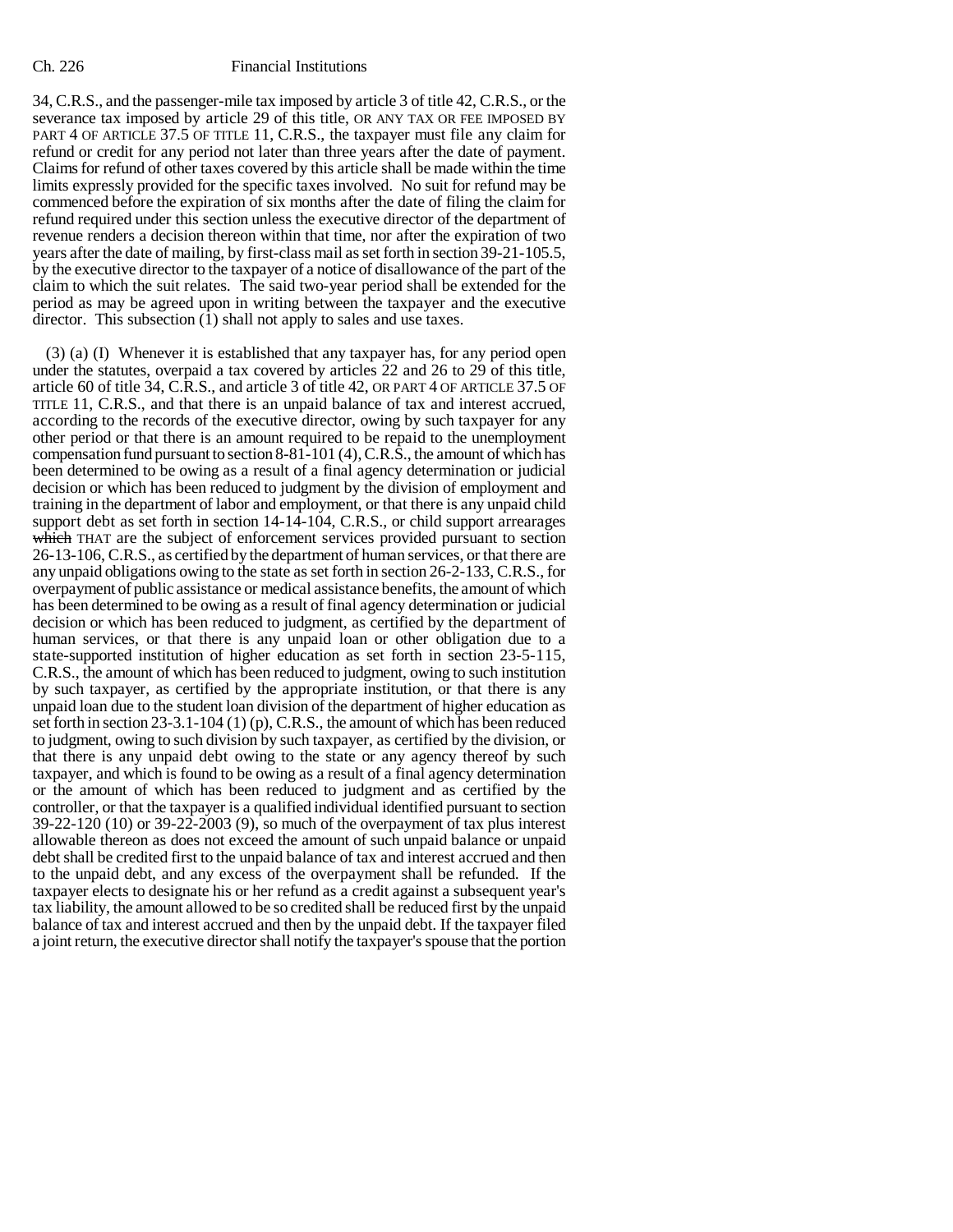of the overpayment which THAT is generated by the spouse's income shall be refunded upon receipt of a request detailing said amount.

**SECTION 12.** 39-21-112 (1), Colorado Revised Statutes, is amended to read:

**39-21-112. Duties and powers of executive director.** (1) It is the duty of the executive director of the department of revenue to administer the provisions of this article, and he OR SHE has the power to adopt, amend, or rescind such rules and regulations not inconsistent with the provisions of this article and articles 22 to 29 of this title and article 3 of title 42 OR PART 4 OF ARTICLE 37.5 OF TITLE 11, C.R.S., and, subject to other provisions of law relating to the promulgation of regulations, to appoint, pursuant to section 13 of article XII of the state constitution, such persons, to make such expenditures, to require such reports, to make such investigations, and to take such other action as he OR SHE deems necessary or suitable to that end. The executive director shall determine his OR HER own organization and methods of procedure in accordance with the provisions of this article. For the purpose of ascertaining the correctness of any return or for the purpose of making an estimate of the tax due from any taxpayer, the executive director has the power to examine or cause to be examined by any employee, agent, or representative designated by him OR HER for that purpose any books, papers, records, or memoranda bearing upon the matters required to be included in the return. In the exercise of rule-making authority as to article 29 of this title, as granted by the general assembly pursuant to this subsection (1), the executive director, in interpreting section 39-29-107.5 (1) (c), shall not have authority to reduce the amount of any approved contributions not previously credited by applying the amount of any additional percentage previously allowed pursuant to said section. In the exercise of rule-making authority as to article 29 of this title, as granted by the general assembly pursuant to this subsection (1), the executive director may not readopt any rule, or portion thereof, disapproved on or after July 1, 1982, by the general assembly pursuant to section 24-4-103 (8) (d), C.R.S., without the approval of the general assembly.

**SECTION 13.** 39-21-113 (1) (a), Colorado Revised Statutes, is amended to read:

**39-21-113. Reports and returns.** (1) (a) It is the duty of every person, firm, or corporation liable to the state of Colorado for any tax or any charge on oil and gas production imposed pursuant to articles 23 to 29 of this title or article 3 of title 42 OR PART 4 OF ARTICLE 37.5 OF TITLE 11, C.R.S., to keep and preserve for a period of three years such books, accounts, and records as may be necessary to determine the amount of liability.

**SECTION 14.** 39-21-115, Colorado Revised Statutes, is amended BY THE ADDITION OF A NEW SUBSECTION to read:

**39-21-115. Reciprocity with other states for collection of taxes provided.** (4) FOR THE PURPOSES OF THIS SECTION, TAXES DO NOT INCLUDE ANY TAX OR FEE IMPOSED UNDER PART 4 OF ARTICLE 37.5 OF TITLE 11, C.R.S.

**SECTION 15.** 39-21-119 (1) (a), Colorado Revised Statutes, is amended to read:

**39-21-119. Filing with executive director - when deemed to have been made.** (1) (a) Any report, claim, tax return, statement, or other document required or